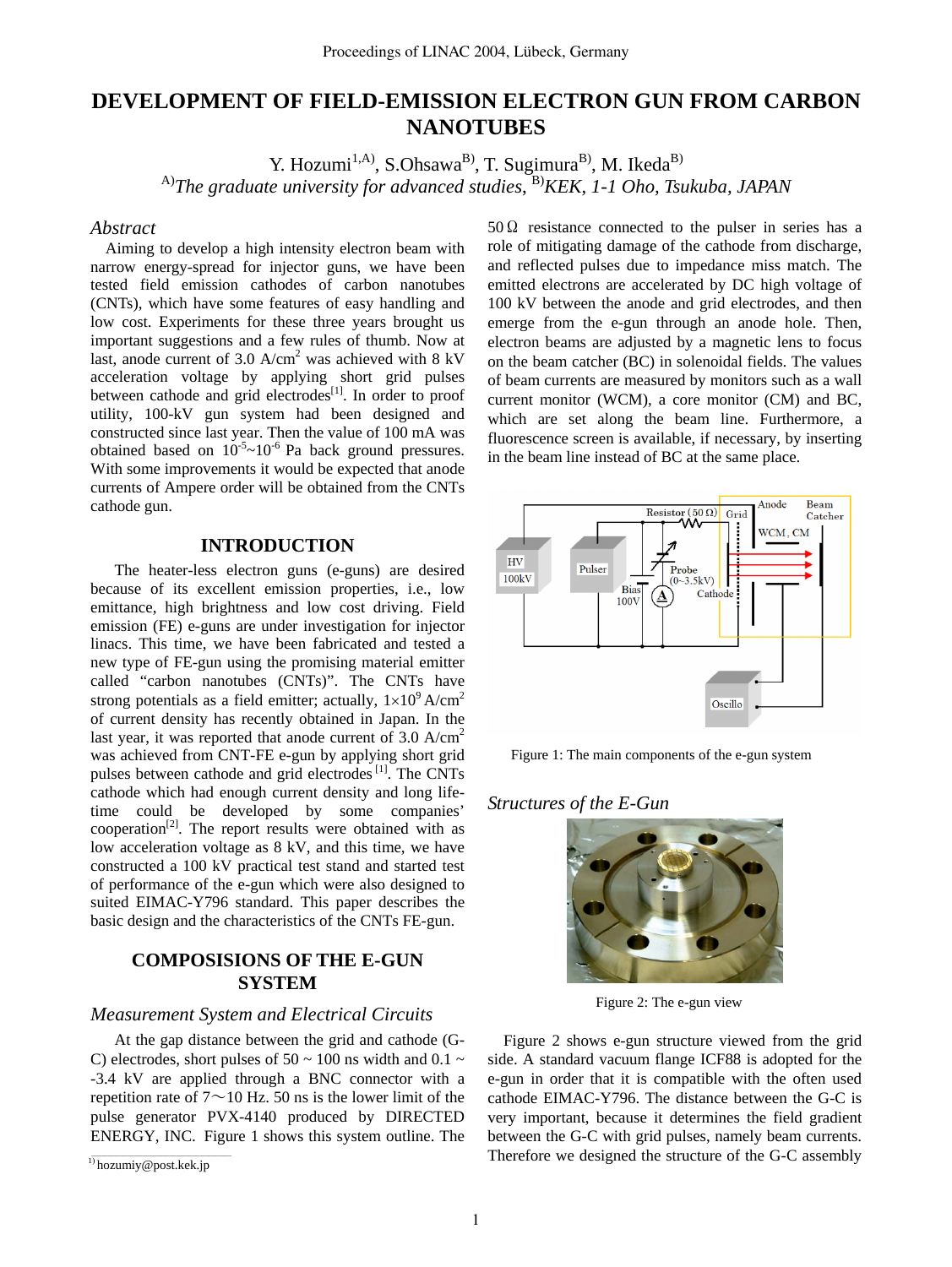so that the distance is given mechanically from the components in an accuracy of 10 µm by means of compressing with a screw from BNC connector side. By changing height of a cathode base the distance will be easily changed. Furthermore it is easy to assemble the G-C mechanically it is suitable to make a test for many pieces of cathodes by changing one to another.

Figure 3 shows the Wehnelt electrode with a gridcathode assembly at the center. The slope angle of 22.5 degrees was chosen to get a parallel beam following Pierce's theory. In the picture there is space between the Wehnelt electrode and outside of the G-C assembly. Its space is actually filled with a cover of SUS in case of measurements. Figure 4 shows an anode electrode which was made into monotonous structure, and attached the roundness of R2 to the beam hole, which was an entrance of the beam (10 mm diameter), and the anode surfaces were similarly processed like a mirror to Wehnelt electrode to avoid discharge.





Figure 3: Wehnelt Figure 4: anode





Figure 5: Simulation results image

Trajectories were simulated by the code EGUN with an assumption that electrons were uniformly emitted from the cathode surface at room temperature (defined as 300 K) with a cathode current of 3 A at an acceleration voltage of 100 kV. It was conformed that beams from a cathode of which diameter are 6 mm could be extracted satisfactorily through the anode hole.





Figure 6: Reduced current density from anode current



Figure 7: The Fowler-Nordheim plot of Fig.6

The beam tests were performed at the e-gun test stand, where acceleration is capable up to 120 kV. Its construction started from October last year, and completed it in February this year.

In this system, beams from the cathode are mainly controlled by pulses applied between the G-C, namely beam values such as intensity and pulse width controlled by the pulses. On the other hand, beams are accelerated by DC high voltage of 100 kV impressed between the grid and anode electrodes. Beam characteristics have been